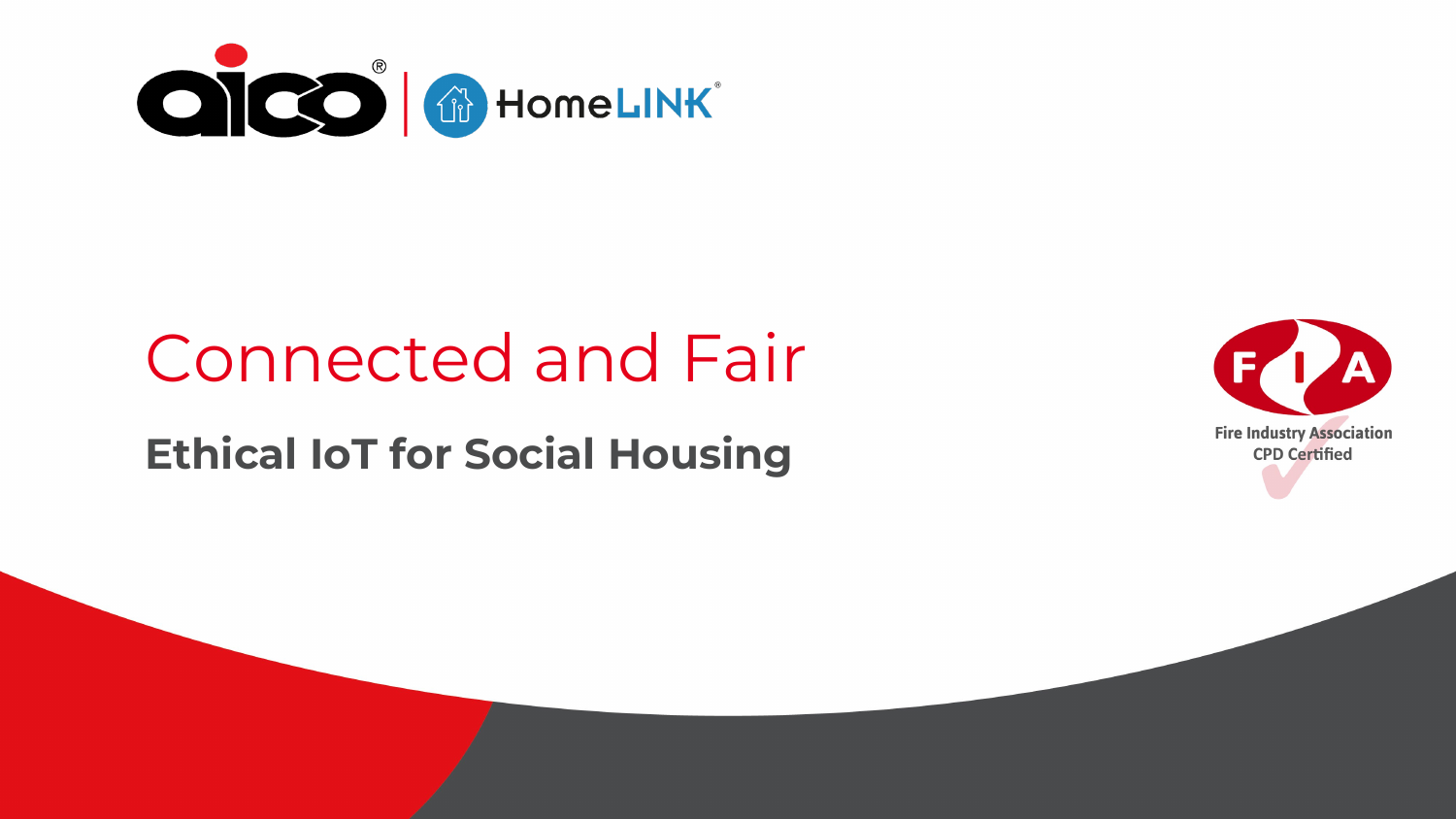# **Outline**

- **Overview of ethics**
- Importance of ethics for IoT
- Connected and Fair research
- Ethical principles
- Key messages and recommendations

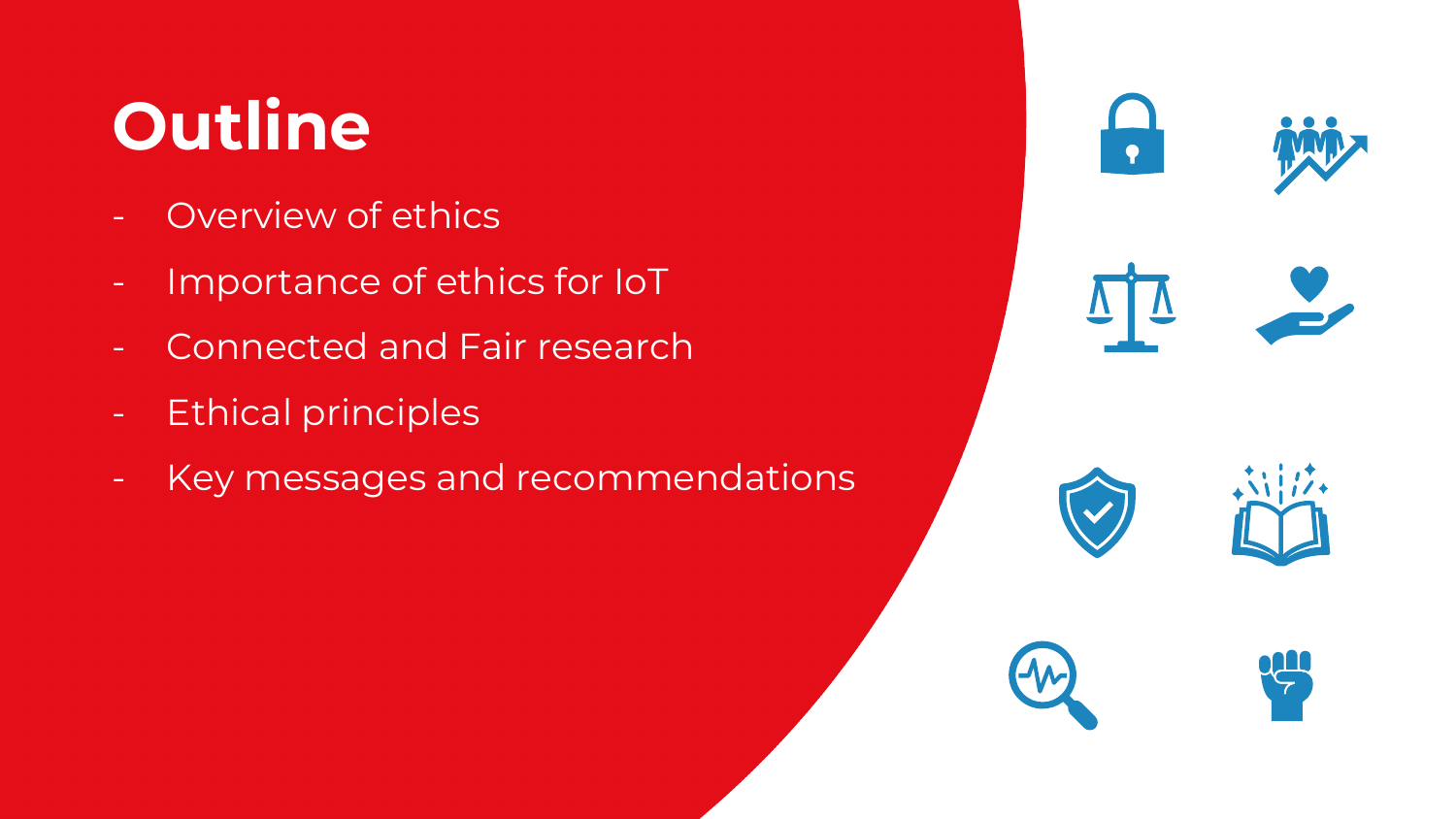## What is ethics?

- A system of moral principles that guide individuals or groups
- Asks questions about what is right and wrong
- Rights and responsibilities
- Informs decision making

"Ethics comes before the rules, during the rules and after the rules."

*- Professor Luciano Floridi, Digital Ethics Lab - University of Oxford*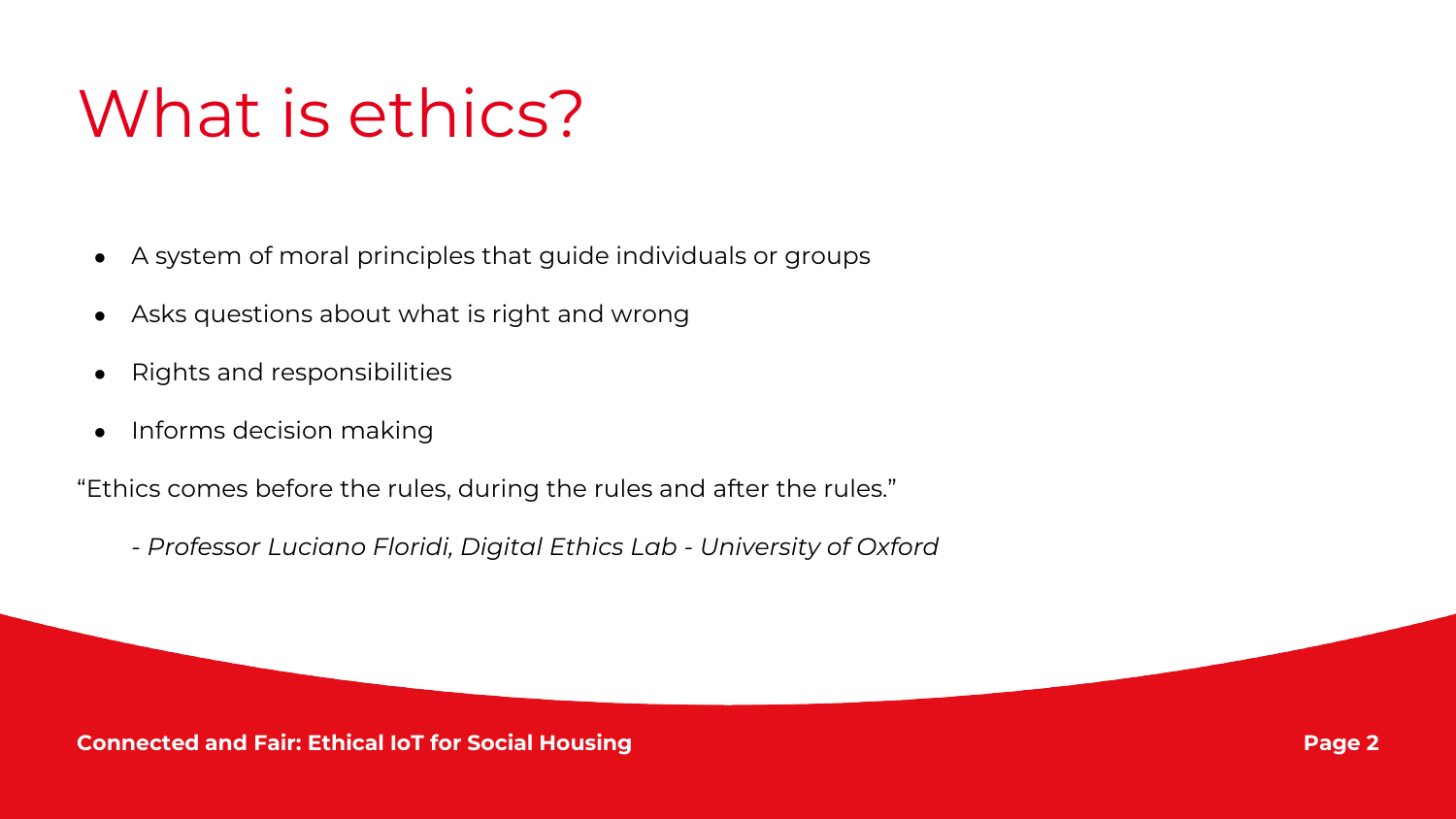### What is ethical practice?

- 1. Beneficence *"Do good"*
- 2. Non-maleficence *"Avoid harm"*
- 3. Autonomy *"Preserve human agency"*
- 4. Justice *"Fairness and equity"*
- 5. Explainability *"Understandable"*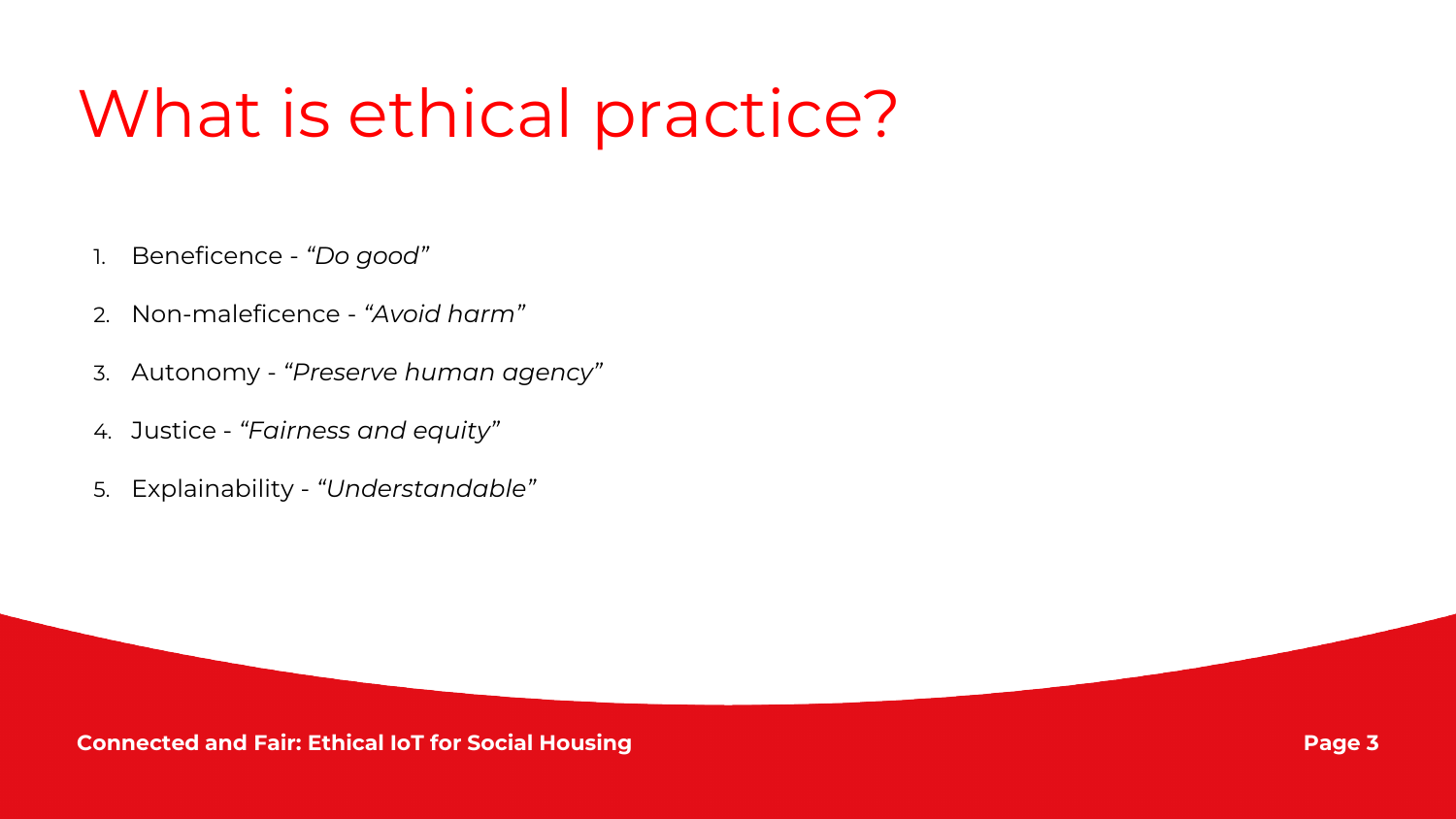## What influences ethics?

- Personal characteristics and upbringing
- Social norms, cultural factors, religion
- Other contextual factors e.g. geography, politics
- Legal considerations
- **Time**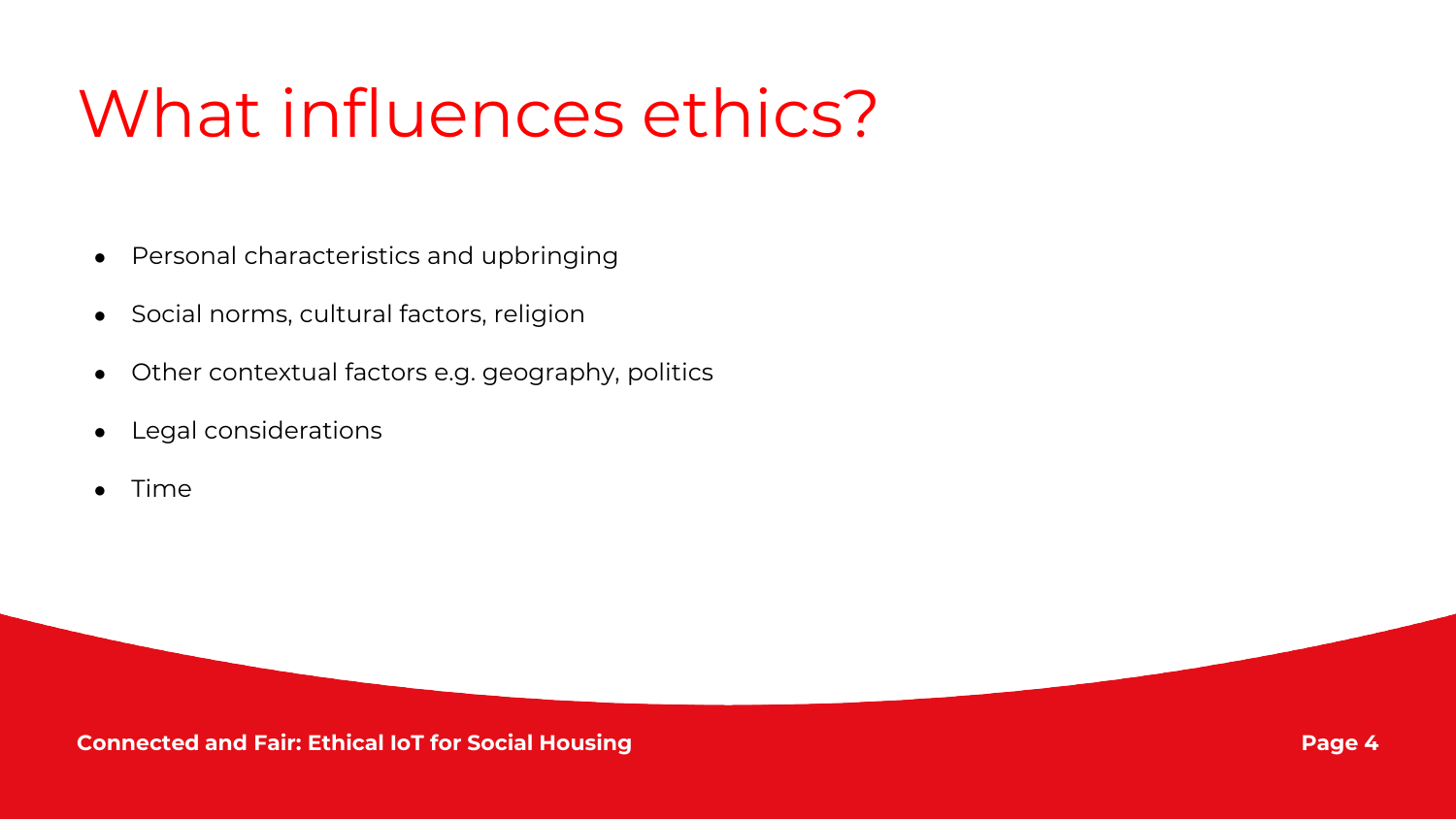## Why is ethics important for us?

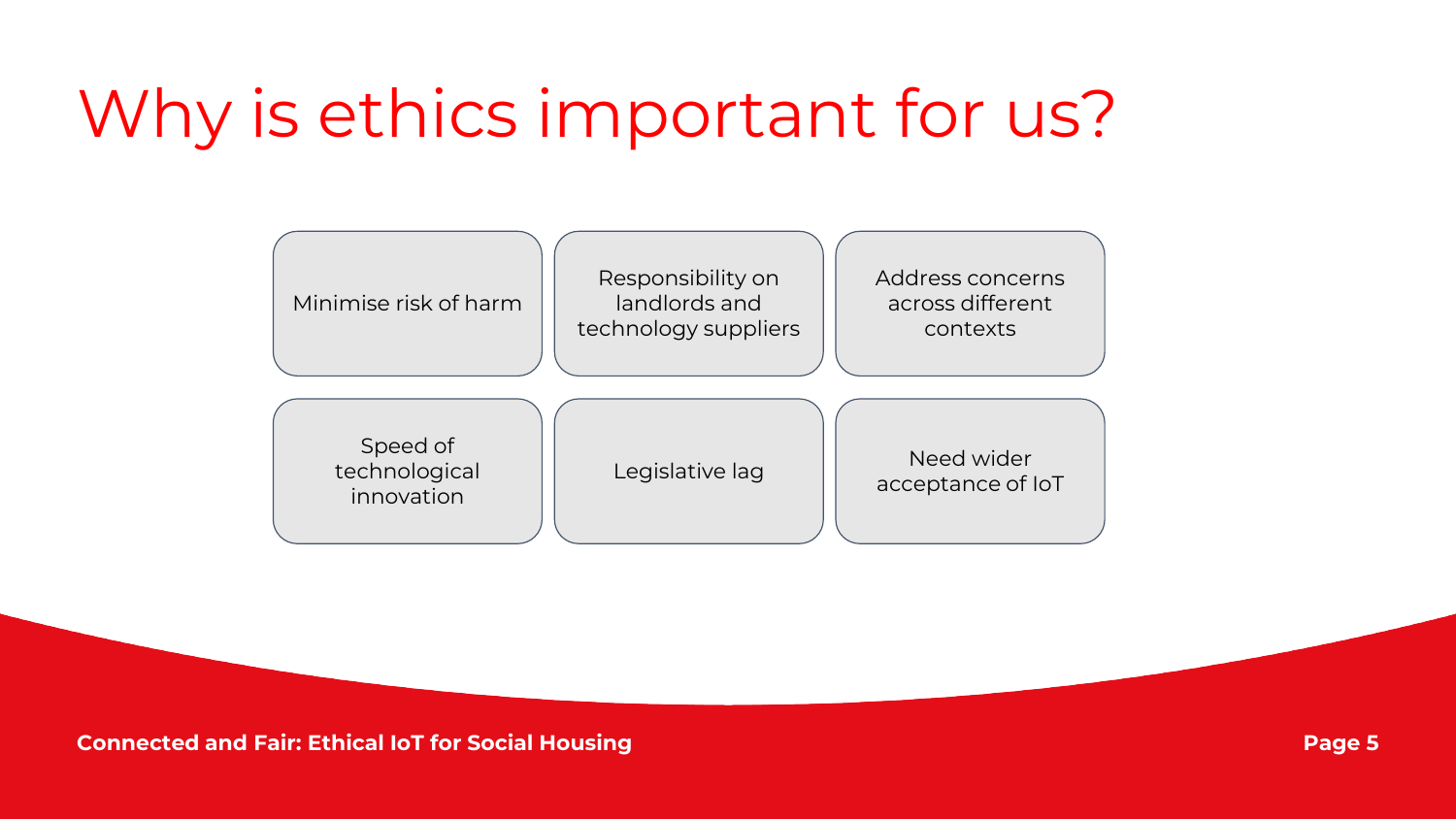## Ethics examples

- "Disreputable landlords abusing tenants via technology, e.g. keeping heating too low, using stats to disguise disrepair, blaming tenants for damp caused by disrepair etc"
- "Extra environmental impact"
- "Most people are fully capable of adjusting their heating etc as required. This technology is fine for incompetent people... who should be looked after in care homes!"
- "What is all this technology doing to our health?"
- "The landlord will have their own agenda and tenants will be powerless"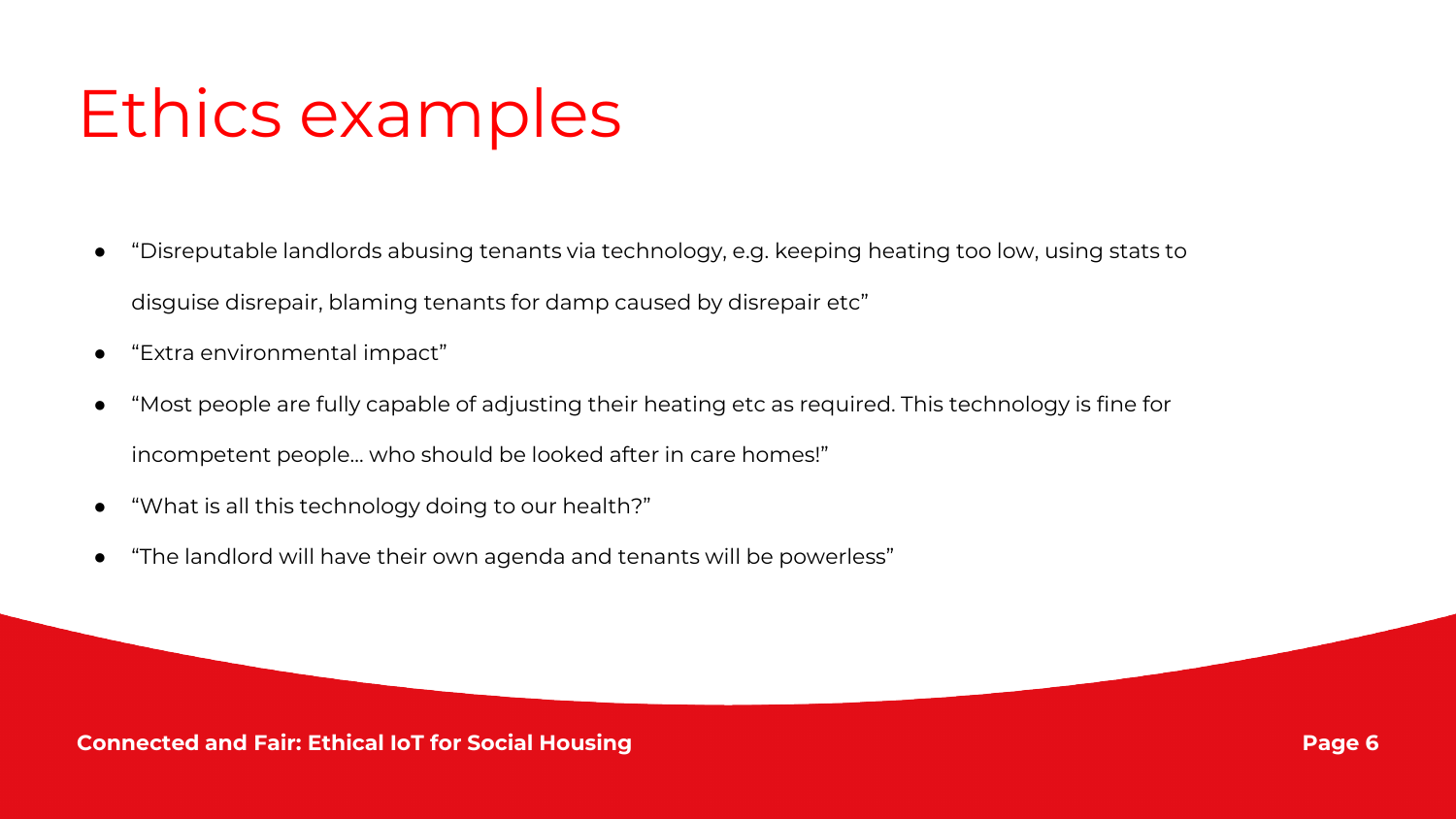#### How can we contribute?

#### **Governance Ethics Technology Ethics**

Decision-making

**Transparency** 

**Trust** 

Purpose of data collection

Feedback and auditing

Codes of practice

Information

Embedded bias

Data quality

Data sharing

Data ownership

Fit for purpose

Usability

User empowerment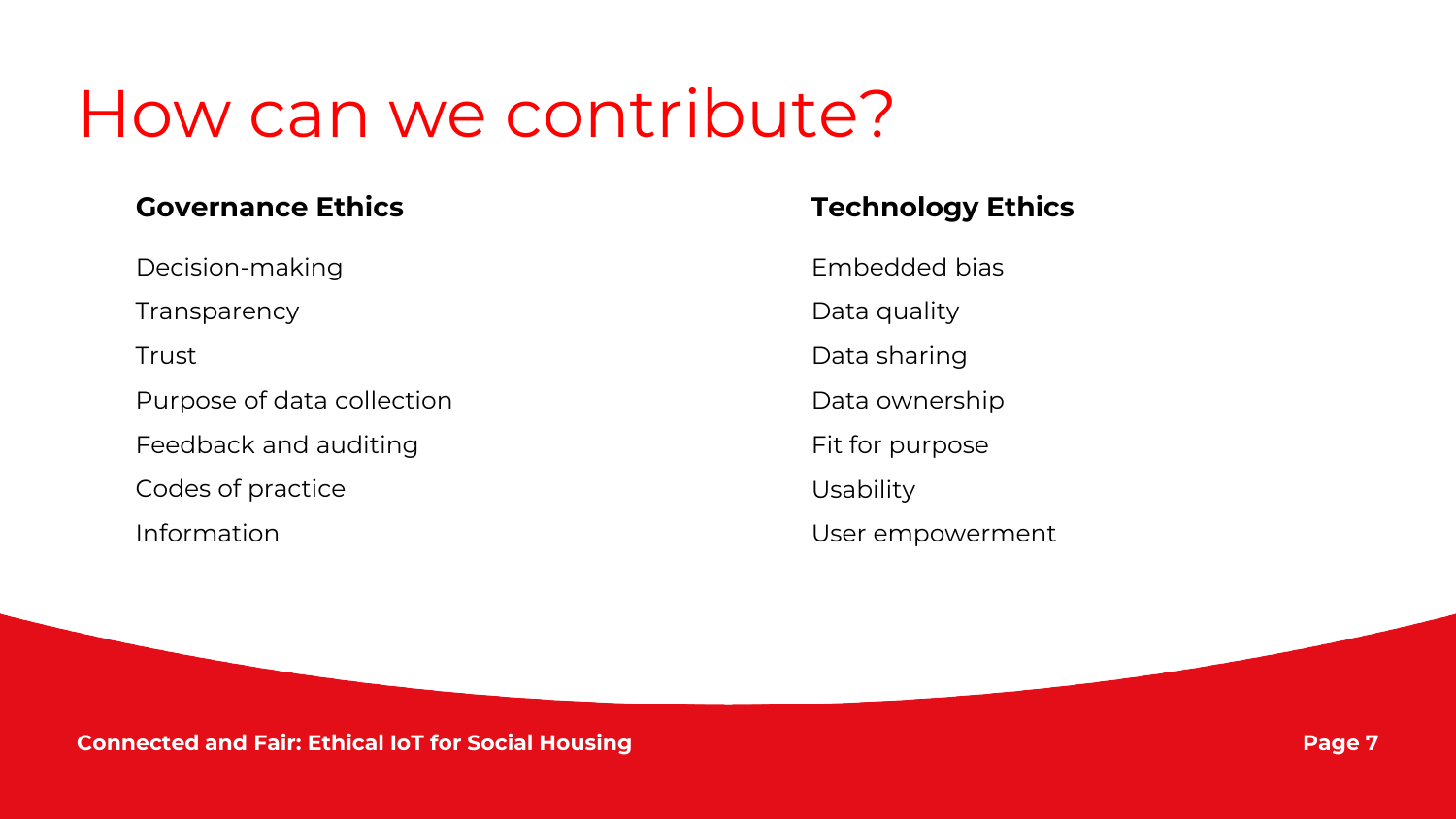#### Connected and Fair Research

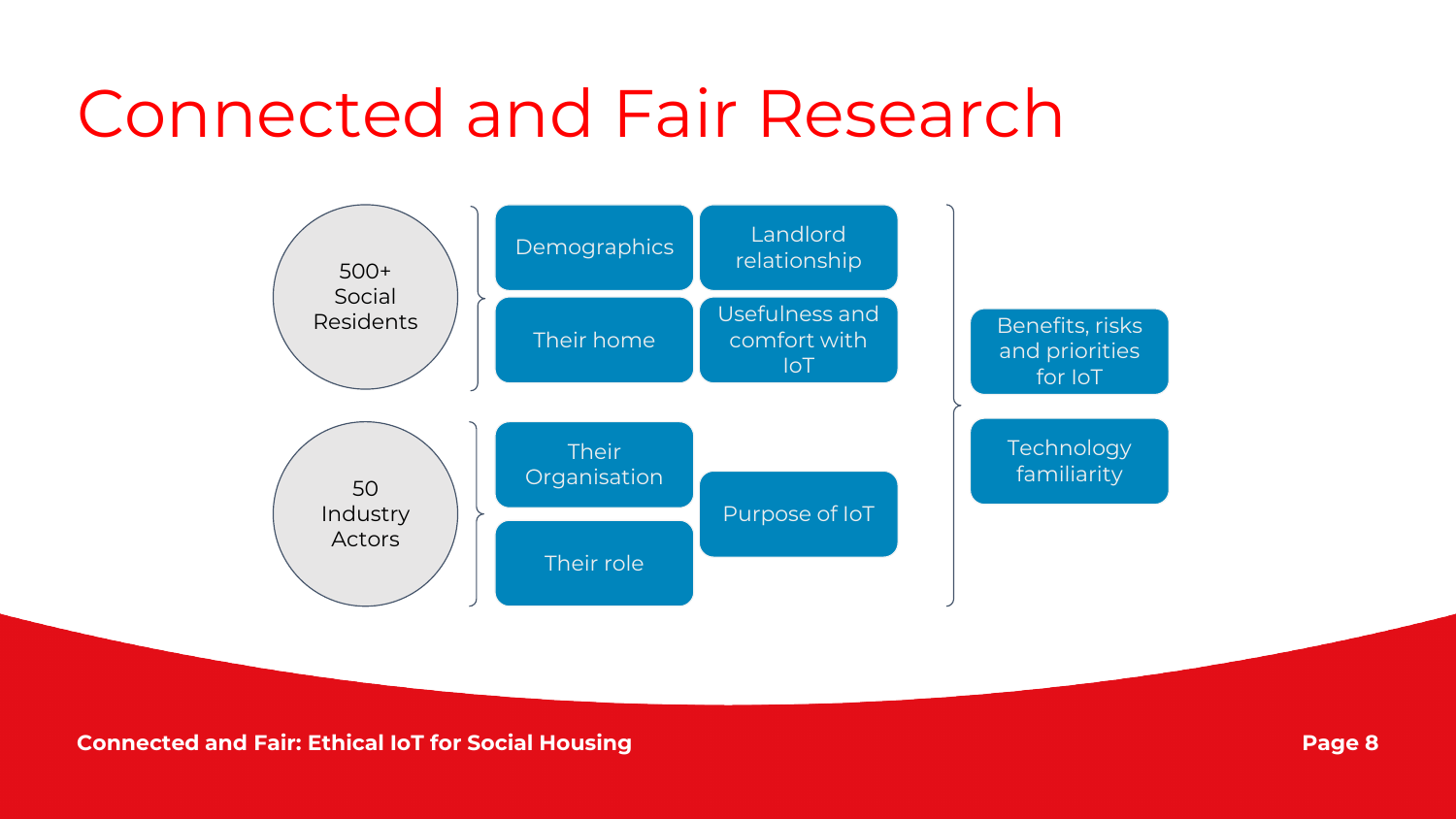## Connected Home Benefits and Risks

#### **Benefits Risks**

- Improving resident safety
- Greater convenience
- **Financial savings**
- Social and environmental improvements
- Compliance

- Data privacy and sharing concerns
- High cost
- Lack of knowledge
- $\bullet$  Lack of trust technology and organisations
- Absence of regulation

● Organisations > Residents

● Residents > Organisations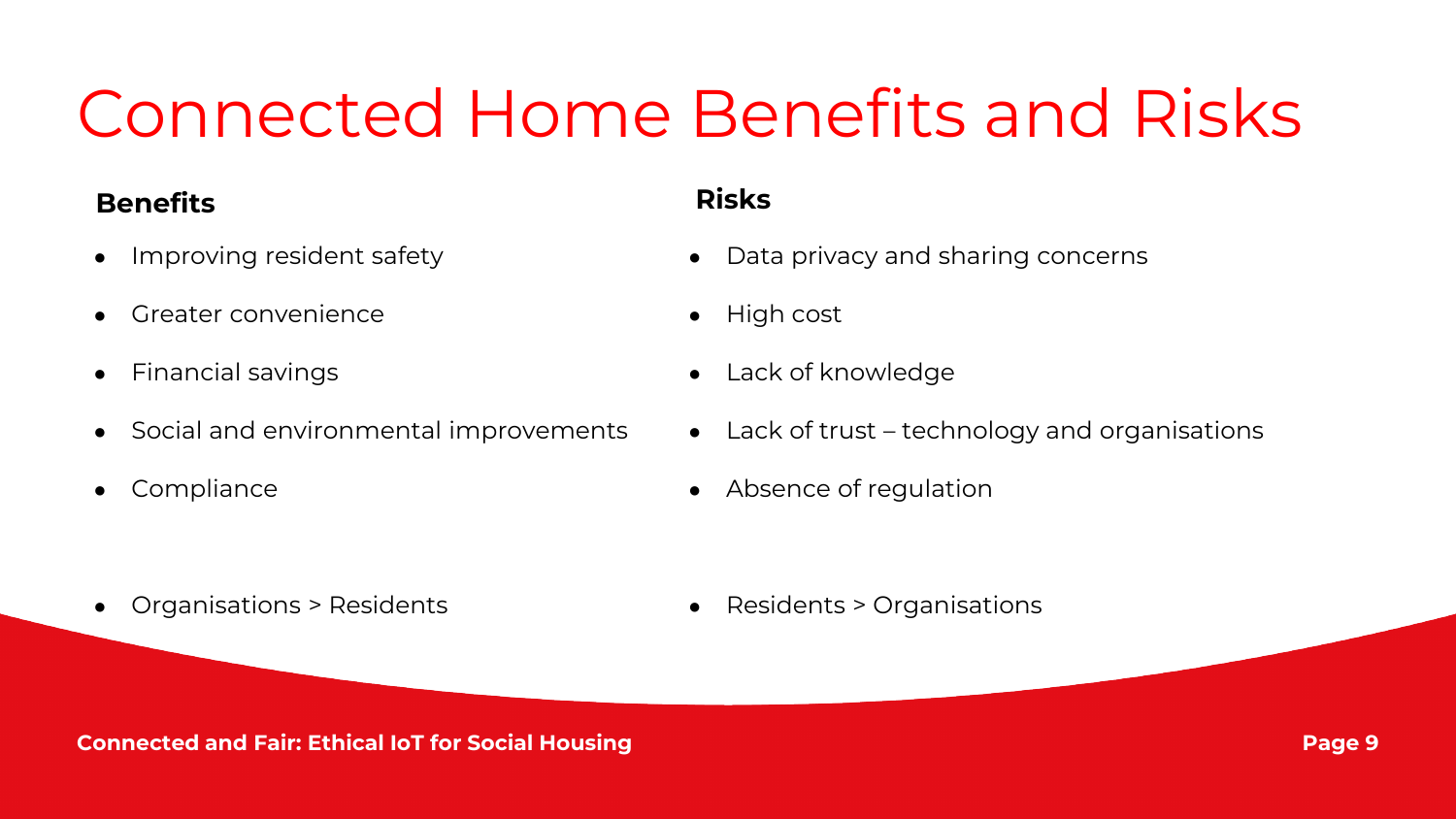#### Resident acceptance







Convenience



Compatibility

with existing lifestyle



**Risk** 



Ease of use



Trust in governance



Autonomy



Gender



Age

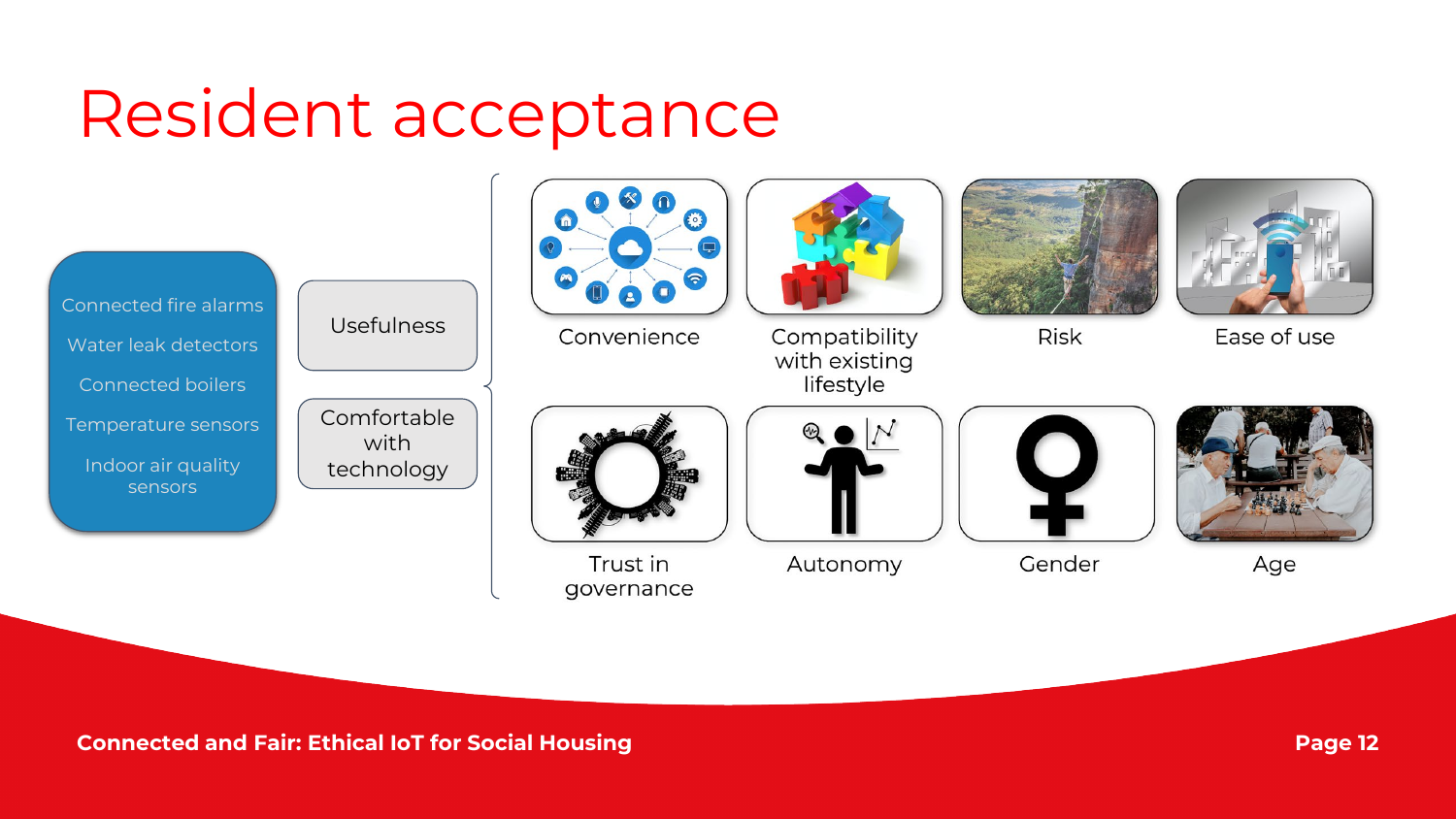# Ethical principles

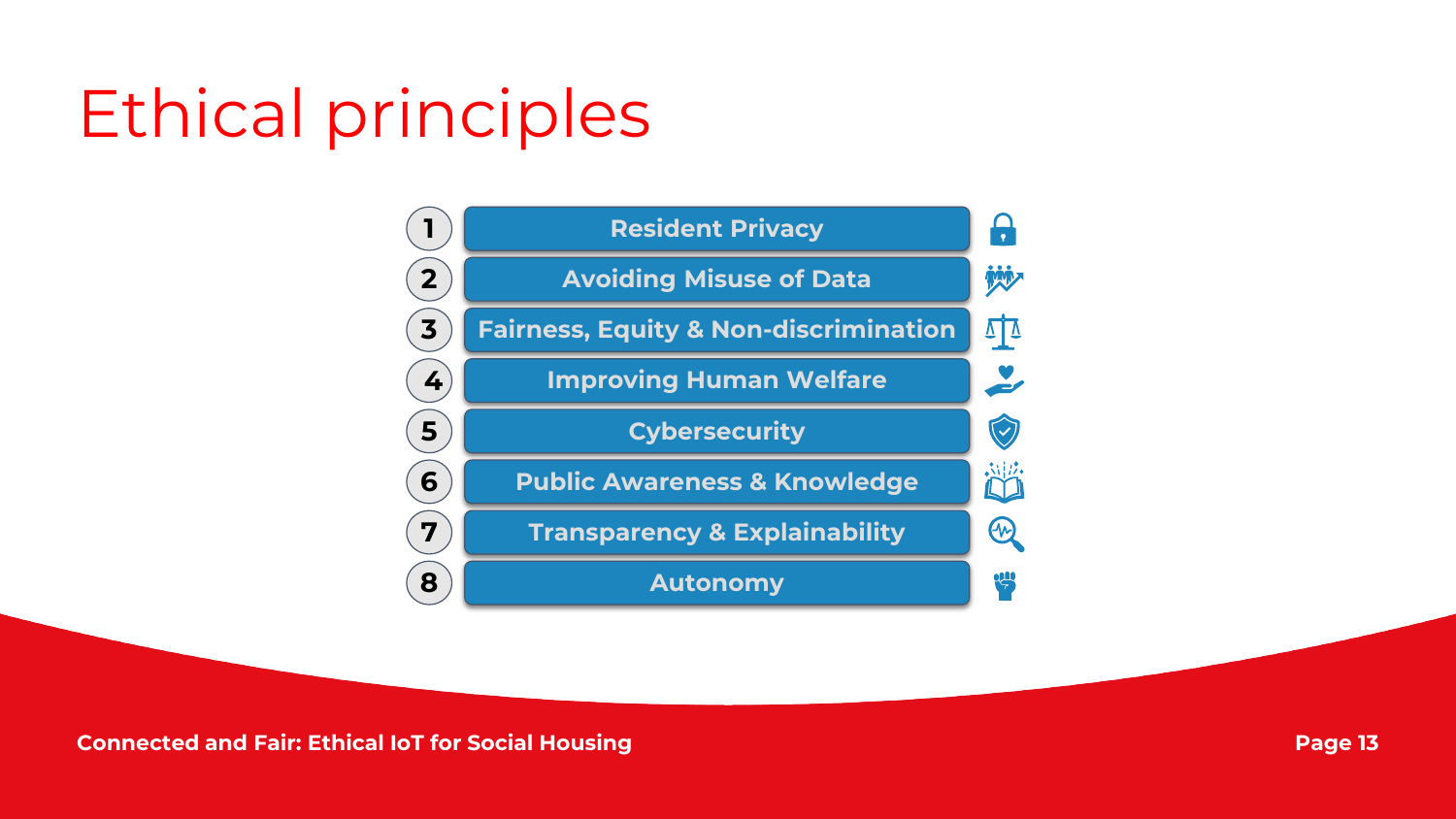#### Key recommendations

#### **Governance Ethics**

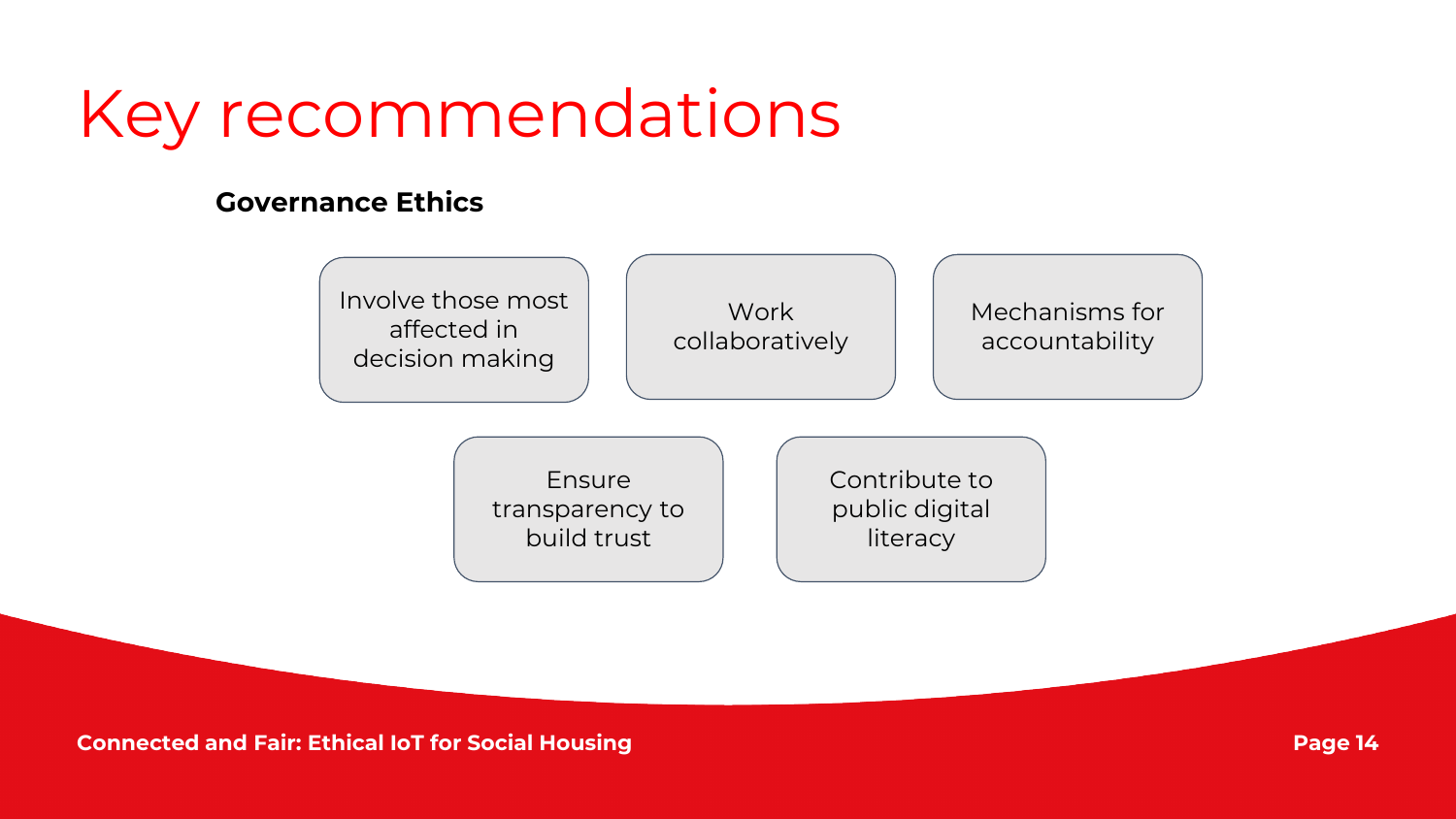#### Key recommendations

#### **Technology Ethics**